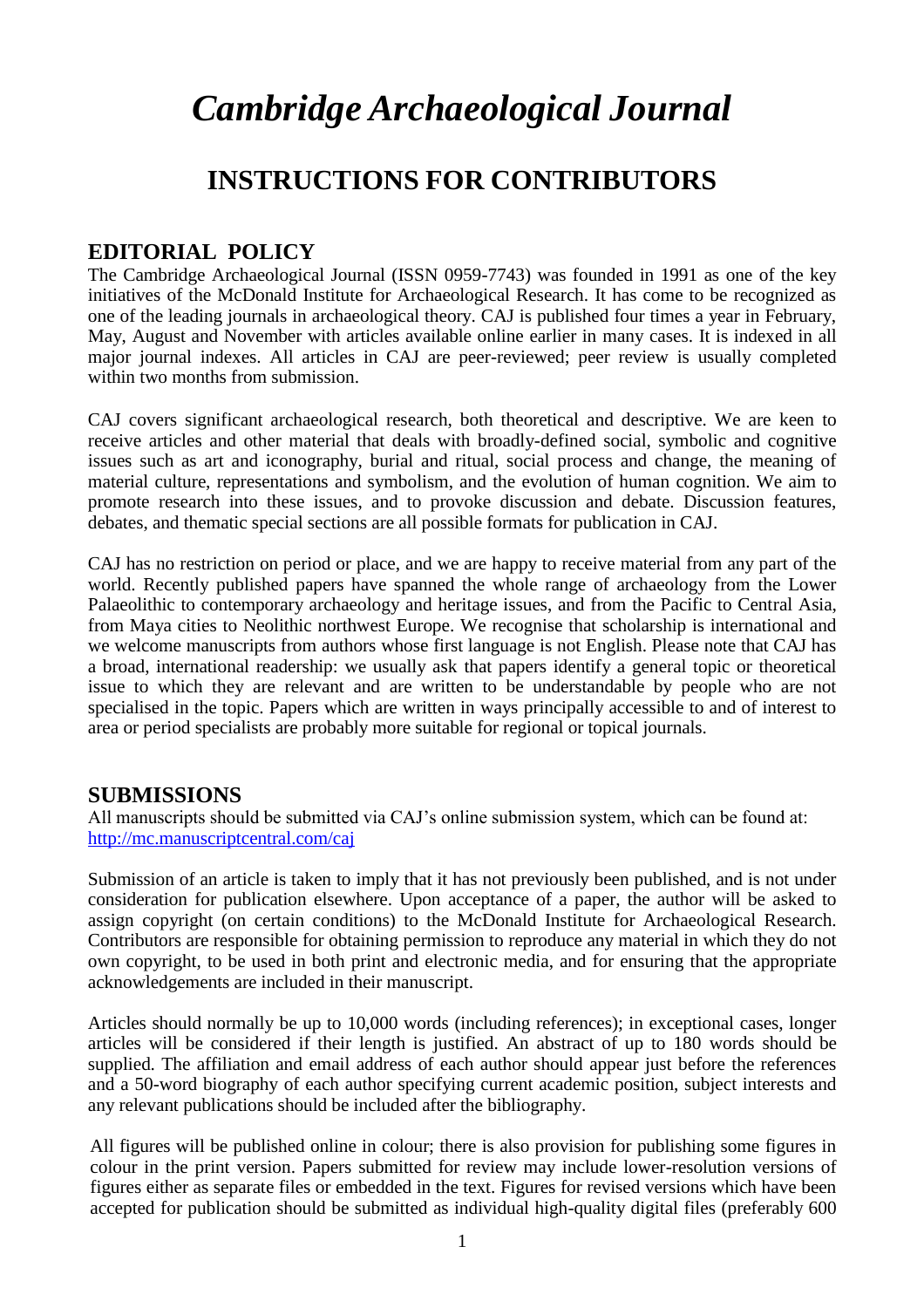dpi tiffs). There is some scope for including online supplementary material. For matters of style, prospective contributors should use the current issue of the Journal as a guide to preferred practice. Detailed guidelines are available at http://assets.cambridge.org/CAJ/CAJ\_ifc.pdf. Manuscripts may be submitted as written but, if accepted, must be converted to journal style before the article can go into production.

Note that the journal uses CrossCheck/iThenticate software to screen papers for unoriginal material. By submitting your paper to CAJ, you are agreeing to any necessary originality checks your paper may have to undergo during the peer review and production processes.

## *Open Access Policies*

CAJ supports Open Access to journals under the policies of our publisher, Cambridge University Press. Our "Green" Open Access policy means that the final accepted manuscript can be freely circulated via an institutional web page or repository with no embargo period. Our "Gold" Open Access policy is that articles can be freely circulated in all ways, including via the Cambridge University Press website for the journal, upon payment of a one-off article processing charge. CAJ's Open Access policy is fully compliant with UK and international government and granting body requirements.

Please visit [Open Access Publishing at Cambridge](http://journals.cambridge.org/action/displaySpecialPage?pageId=4576) for more information on open access policies, compliance with major finding bodies, and guidelines on depositing your manuscript in an institutional repository.

# **MANUSCRIPT PREPARATION (upon acceptance)**

#### *Spelling:*

Spelling should follow English practice, e.g. 'colour' rather than 'color'. With the exception of 'analyse', use 'z' instead of 's' in words such as 'organize', 'recognize', 'civilization', 'sympathize'.

# *Notes:*

These must be endnotes rather than footnotes. Notes are referred to in the text with a superscript number.

#### *Numerals:*

- Use words for one to nine, but numbers from 10 upwards, except where this produces inconsistency within a sentence or short passage; in this case, use numbers throughout.
- Commas should be used in thousands only from 10,000 (e.g. 3500, 23,840).
- Spell out 'per cent', reserving '%' for lists and tables.
- For measurements, use metric not imperial as far as possible.
- For number-spread conventions see 'REFERENCES' section on p. 3 of this document.

# *Dates:*

- 1) 1 May 1988 (no comma)
- 2) the nineteenth century (noun); nineteenth-century (adj.)
- 3) the forties; the 1760s

4) AD and BC in small capitals; AD to precede and BC to follow the date separated by a space, e.g. AD 1066, 4004 BC.

5) radiocarbon-date format is e.g. 36,470±250 bp or 41,089–41,978 cal. BP (OxA-15164)

# *Quotations:*

1) Use ', ', " and ", not ' or ".

2) Long quotations are apart in smaller type, without quotation marks. Quotations within long quotations are indicated by single inverted commas.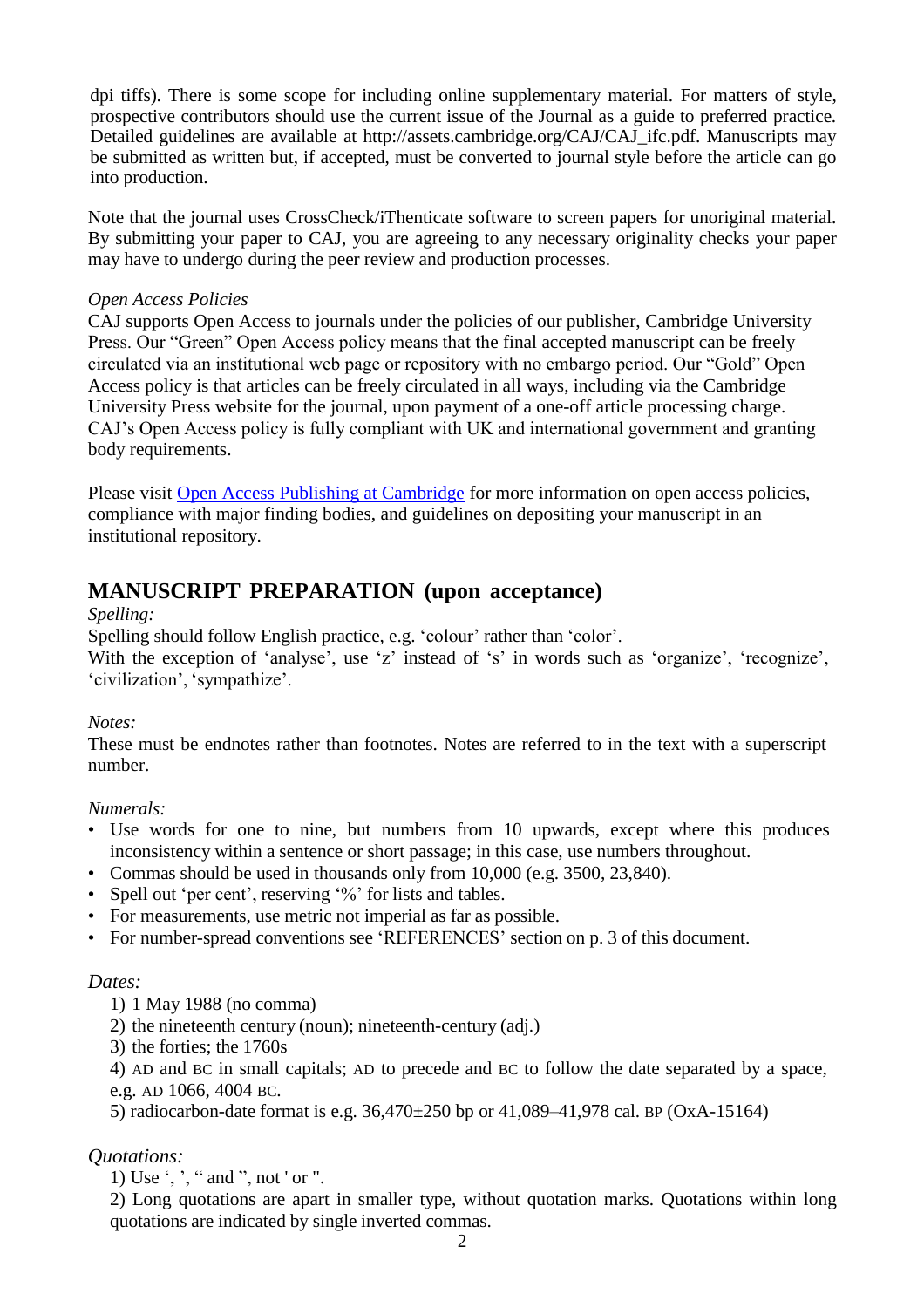3) Short quotations are indicated by single inverted commas, with double inverted commas only for quotations within quotations.

4) Punctuation follows closing inverted comma, except exclamation mark and question mark belonging to the quotation, or a full stop if the quotation is or ends with a grammatically complete sentence beginning with a capital.

5) Bibliographical reference to the quotation follows the final punctuation if that punctuation belongs to the quote. The reference precedes the final punctuation mark if the mark does not belong to the quotation according to the above criteria (no. 4), e.g.:

'... Yet there is a sufficient diversity to rule out any simple, strongly deterministic causality.' (Trigger 1989a, 402) *but* '... there is a sufficient diversity to rule out any causality' (Trigger 1989a, 402).

# **FIGURES**

Upon acceptance of the paper, illustrations should be submitted in publishable form with clear labelling in English. We do not distinguish between Figures and Plates. All illustrations are Figures and should be numbered consecutively. Original illustrations which you require us to scan must be high-quality printouts no larger than A4.

#### *Line drawings*

All line drawings must be submitted in black and white for print unless permission for printing in colour has been given. If desired, colour versions may also be submitted for the online publication. If submitted as scans, line drawings must be scanned at at least 600 dpi at the size they are to be published (although 1200 dpi is preferable). Full-page width is 171 mm, half-page width is 110 mm, single-column width is 82 mm.

If line drawings are originally drawn electronically they should be submitted in vector format (i.e. eps or ai format) with the rest of the manuscript on the ScholarOne submission system.

#### *Photographs*

All half-tones will be printed in black and white unless special permission for colour has been given. However, please note that all figures will be published online in their original colour; therefore, please submit colour images. They will be converted to black and white as needed during production. If the original photograph is in colour, and requires scanning by *CAJ*, colour slides are preferable to colour prints. Scans of photographs should be in tiff format at 600 dpi at the size they are to be reproduced. Full- page width is 171 mm, half-page width is 110 mm, single-column width is 82 mm.

#### *Figure captions and references within text*

- 1) When referring to illustrations in the text the format is 'Figure' when it appears within a sentence and 'Fig.' when it is in round brackets: e.g. The Ebble-Nadder ridge as seen in Figure 1, forms the northern edge of Cranborne Chase (Fig. 2).
- 2) When referring to illustrations in another work use the same method as above except use a lower case 'f': e.g. The Ebble-Nadder ridge as seen in Daniel's figure 1, forms the northern edge of Cranborne Chase (Daniel 1967, figs. 1&2).
- 3) Caption format is as follows: **Figure 1.** *Map of site.*

# **REFERENCES**

*In text:*

- 1) *CAJ* uses the Harvard referencing system.
- 2) Works with the same authorship published in the same year should be indicated by 'a', 'b', etc. and should follow the date without intervening space, e.g. Edwards 1982a; Jones & Smith